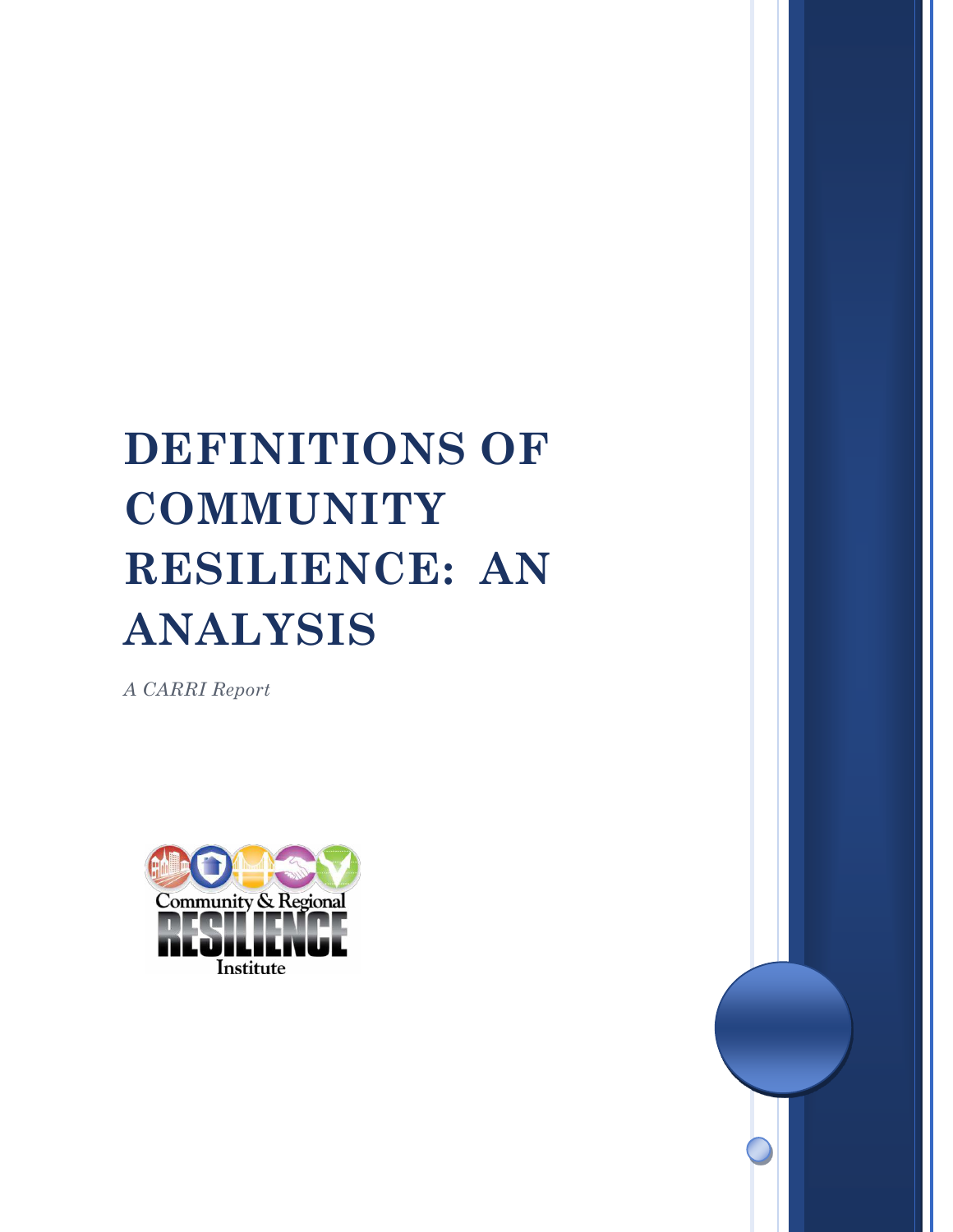# DEFINITIONS OF COMMUNITY RESILIENCE: AN ANALYSIS

*A CARRI Report* 

#### **INTRODUCTION**

Resilience (derived from the Latin *resalire*, to spring back) has become an important term in the language of many disciplines ranging from psychology to ecology. Unfortunately, there is no commonly accepted definition of resilience that is used across all disciplines. The purpose of this note is to analyze the more widely used definitions in terms of their core concepts. The definitions which are most valuable in terms of improving the ability of communities to recover after disasters explicitly or implicitly contain the following five core concepts:

| Attribute:                                                                              | resilience is an attribute of the community.                             |  |  |
|-----------------------------------------------------------------------------------------|--------------------------------------------------------------------------|--|--|
| Continuing:                                                                             | a community's resilience is an inherent and dynamic part of the          |  |  |
|                                                                                         | community.                                                               |  |  |
| Adaptation:                                                                             | the community can adapt to adversity.                                    |  |  |
| Trajectory:                                                                             | adaptation leads to a positive outcome for the community relative to its |  |  |
|                                                                                         | state after the crisis, especially in terms of its functionality.        |  |  |
| <i>Comparability:</i> the attribute allows communities to be compared in terms of their |                                                                          |  |  |
|                                                                                         | ability to positively adapt to adversity.                                |  |  |

## **DEFINITIONS**

The term *resilience* was first used in the physical sciences to denote the behavior of a spring. In the 1970's and 1980's, *resilience* was adapted by the ecological and psychological communities to describe somewhat different phenomena.

- In psychology, the term was used to describe groups that did not change behavior in spite of adversity (e.g., Werner).
- In ecology, the term was used to describe ecosystems that continued to function more or less the same in spite of adversity (most notably Holling).

*Resilience* began being used in terms of disasters, especially by the engineering community (particularly referring to physical infrastructure), in the 1980's, and was related to the concept of being able to absorb and recover from a hazardous event. Since that time, hybrid definitions



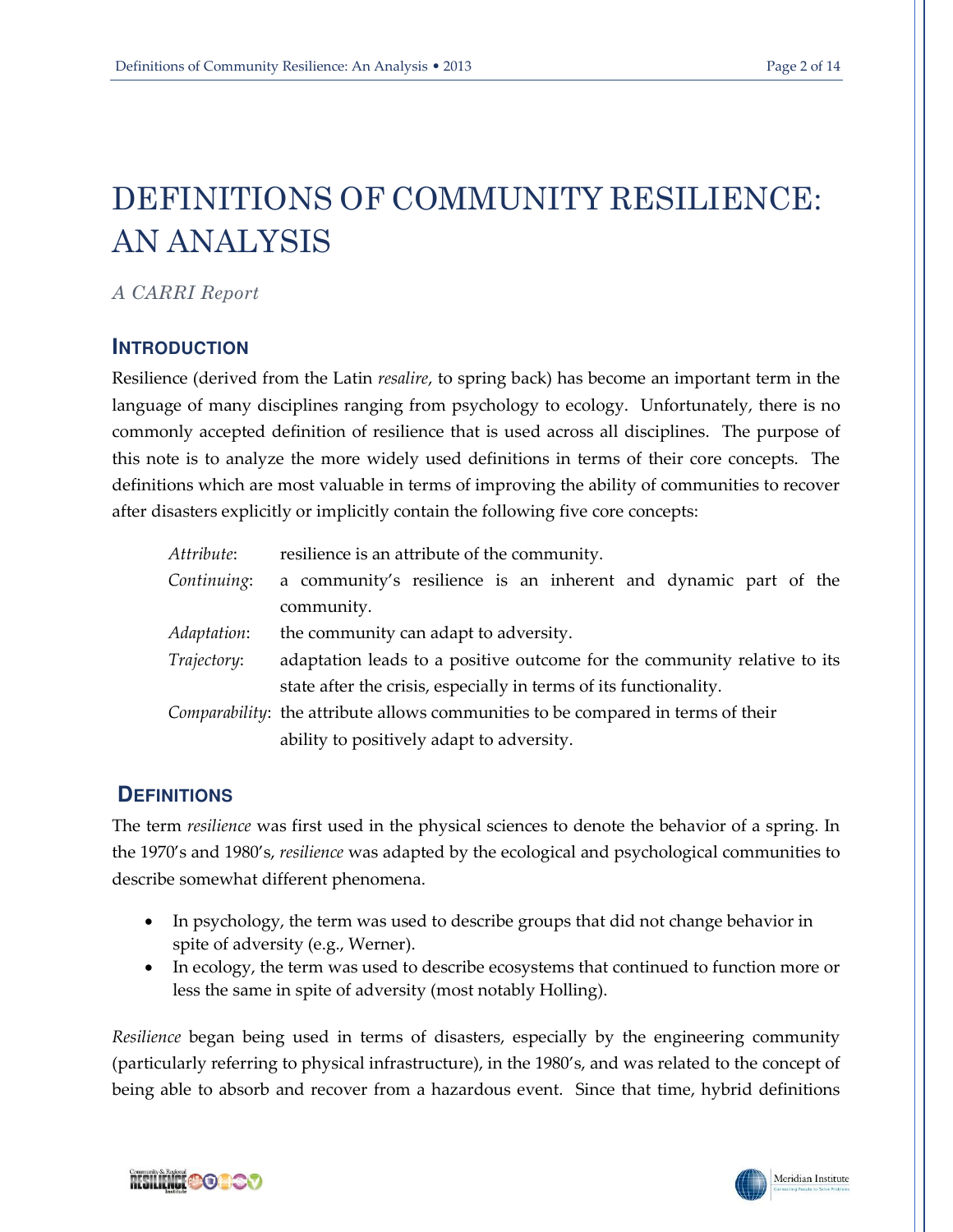have arisen that combine the engineering with the ecological, or the ecological with the behavioral.

Table 1 contains many of the most widely recognized definitions of resilience relevant to communities. The definitions generally reflect how the community responds to some adverse event, a crisis. However, there are significant differences that transcend their original intended domain of use. Thus, while one could simply categorize the definitions in terms of domains (as indicated in the Table), it is probably more useful to look for themes among the core concepts within the definitions that can be used for classification.

One way the definitions can be classified is by contrasting "Being vs Becoming." Many of the ontological definitions of *resilience* begin with "the ability to ...," for example, those of Brown, Pfefferbaum, and Adger, i.e., *resilience* is an attribute of the community. Others take a phenomenological view of *resilience* as a process – most notably Norris, but also Sonn, and the Centre for Community Enterprise.

| First author, year | Domain               | Definition                                                                                                                                                                                |
|--------------------|----------------------|-------------------------------------------------------------------------------------------------------------------------------------------------------------------------------------------|
| Gordon, 1978       | Physical             | The ability to store strain energy and deflect<br>elastically under a load without breaking or being<br>deformed                                                                          |
| Bodin, 2004        | Physical             | The speed with which a system returns to<br>equilibrium after displacement irrespective of how<br>many oscillations are required                                                          |
| Holling, 1973      | Ecological<br>system | The persistence of relationships within a system; a<br>measure of the ability of systems to absorb changes<br>of state variables, driving variables, and parameters,<br>and still persist |
| Holling, 1995      | Ecological<br>system | Buffer capacity or the ability of a system to absorb<br>perturbation, or the magnitude of disturbance that<br>can be absorbed before a system changes its<br>structure                    |
| Abel, 2001         | Ecological<br>system | The ability to persist through future disturbances                                                                                                                                        |

*TABLE 1*  **DEFINITIONS OF RESILIENCE** 



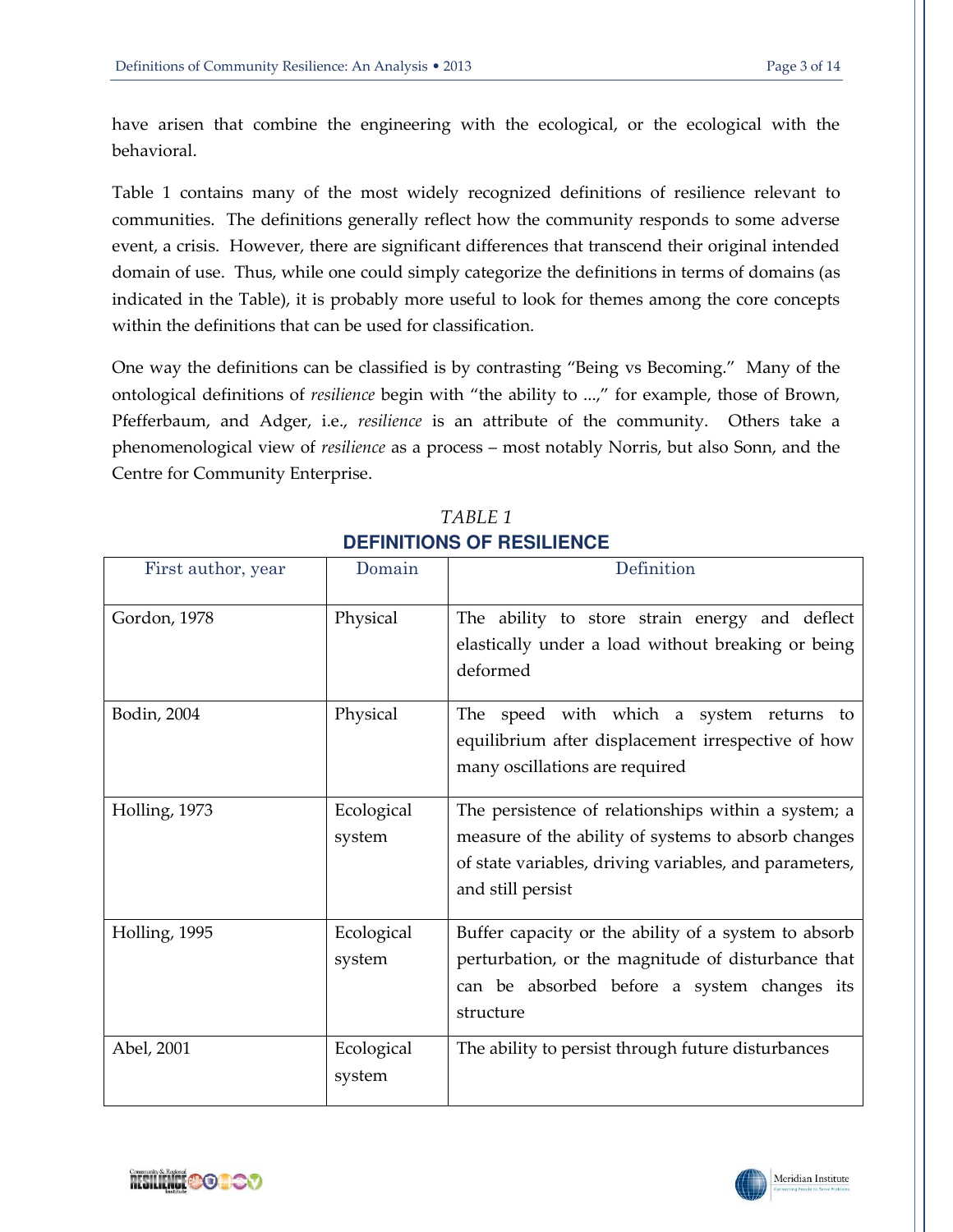| Waller, 2001    | Ecological | Positive adaptation in response to adversity; it is not             |
|-----------------|------------|---------------------------------------------------------------------|
|                 | system     | the absence of vulnerability, not an inherent                       |
|                 |            | characteristic, and not static                                      |
| Brock, 2002     | Ecological | The transition probability between states as a                      |
|                 | system     | function of the consumption and production                          |
|                 |            | activities of decision makers                                       |
| Klein, 2003     | Ecological | The ability of a system that has undergone stress to                |
|                 | system     | recover and return to its original state; more                      |
|                 |            | precisely (i) the amount of disturbance a system can                |
|                 |            | absorb and still remain within the same state or                    |
|                 |            | domain of attraction and (ii) the degree to which the               |
|                 |            | system is capable of self-organization                              |
| Anderies, 2004  | Ecological | The amount of change or disruption that is required                 |
|                 | system     | to transform the maintenance of a system from one                   |
|                 |            | set of mutually reinforcing processes and structures                |
|                 |            | to a different set of processes and structures                      |
| Ott, 2004       | Ecological | Maintenance of natural capital (as the basis for                    |
|                 | system     | social systems' functioning) in the long run                        |
| Walker, 2004    | Ecological | The capacity of a system to absorb disturbance and                  |
|                 | system     | reorganize while undergoing change so as to still                   |
|                 |            | retain essentially the same function, structure,                    |
|                 |            | identity, and feedbacks                                             |
| Adger, 2005     | Ecological | The capacity of linked social-ecological systems to                 |
|                 | system     | absorb recurrent disturbances  so as to retain                      |
|                 |            | essential structures, functions, and feedbacks                      |
| Longstaff, 2005 | Ecological | The ability by an individual, group, or organization                |
|                 | system     | to continue its existence (or remain more or less                   |
|                 |            | the<br>face<br>stable)<br>in<br><sub>of</sub><br>some<br>sort<br>of |
|                 |            | surpriseResilience is found in systems that are                     |
|                 |            | highly adaptable (not locked into specific strategies)              |
|                 |            | and have diverse resources                                          |



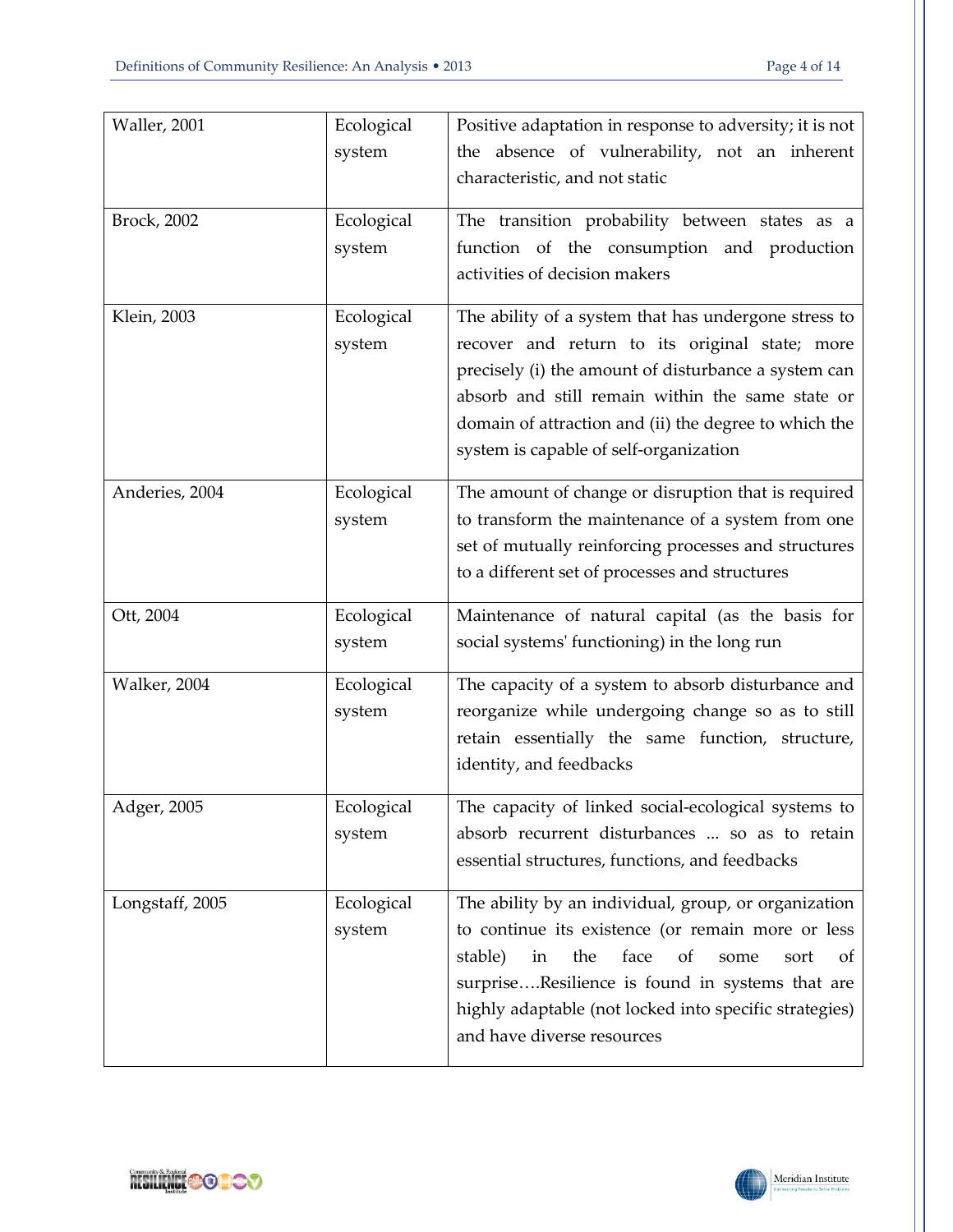| Resilience Alliance, 2006<br>Resilience Alliance, 2009 | Ecological<br>system<br>Ecological<br>system | The capacity of a system to absorb disturbance and<br>reorganize while undergoing change so as to still<br>retain essentially the same function, structure and<br>feedbacks-and therefore the same identity.<br>The capacity of a system to tolerate disturbance<br>without collapsing into a qualitatively different<br>state that is controlled by a different set of<br>processes. |
|--------------------------------------------------------|----------------------------------------------|---------------------------------------------------------------------------------------------------------------------------------------------------------------------------------------------------------------------------------------------------------------------------------------------------------------------------------------------------------------------------------------|
| Adger, 2000                                            | Ecological<br>and social<br>systems          | The ability of communities to withstand external<br>shocks to their social infrastructure                                                                                                                                                                                                                                                                                             |
| Adger, 2003                                            | Ecological<br>and social<br>systems          | The ability to persist (i.e., to absorb shocks and<br>stresses and still maintain the functioning of society<br>and the integrity of ecological systems) and the<br>adapt<br>to<br>change,<br>unforeseen<br>ability<br>to<br>circumstances, and risks                                                                                                                                 |
| Comfort, 1999                                          | Community                                    | The capacity to adapt existing resources and skills<br>to new systems and operating conditions                                                                                                                                                                                                                                                                                        |
| Mileti, 1999                                           | Community                                    | (The ability to) withstand an extreme event without<br>suffering<br>devastating<br>losses,<br>diminished<br>damage,<br>productivity, or quality of life without a large amount of<br>assistance from outside the community                                                                                                                                                            |
| Bruneau, 2003                                          | Community                                    | The ability of social units to mitigate hazards,<br>contain the effects of disasters when they occur, and<br>carry out recovery activities in ways that minimize<br>social disruption and mitigate the effects of future<br>earthquakes                                                                                                                                               |
| Godschalk, 2003                                        | Community                                    | A sustainable network of physical systems and<br>human communities, capable of managing extreme<br>events; during disaster, both must be able to survive<br>and function under extreme stress                                                                                                                                                                                         |

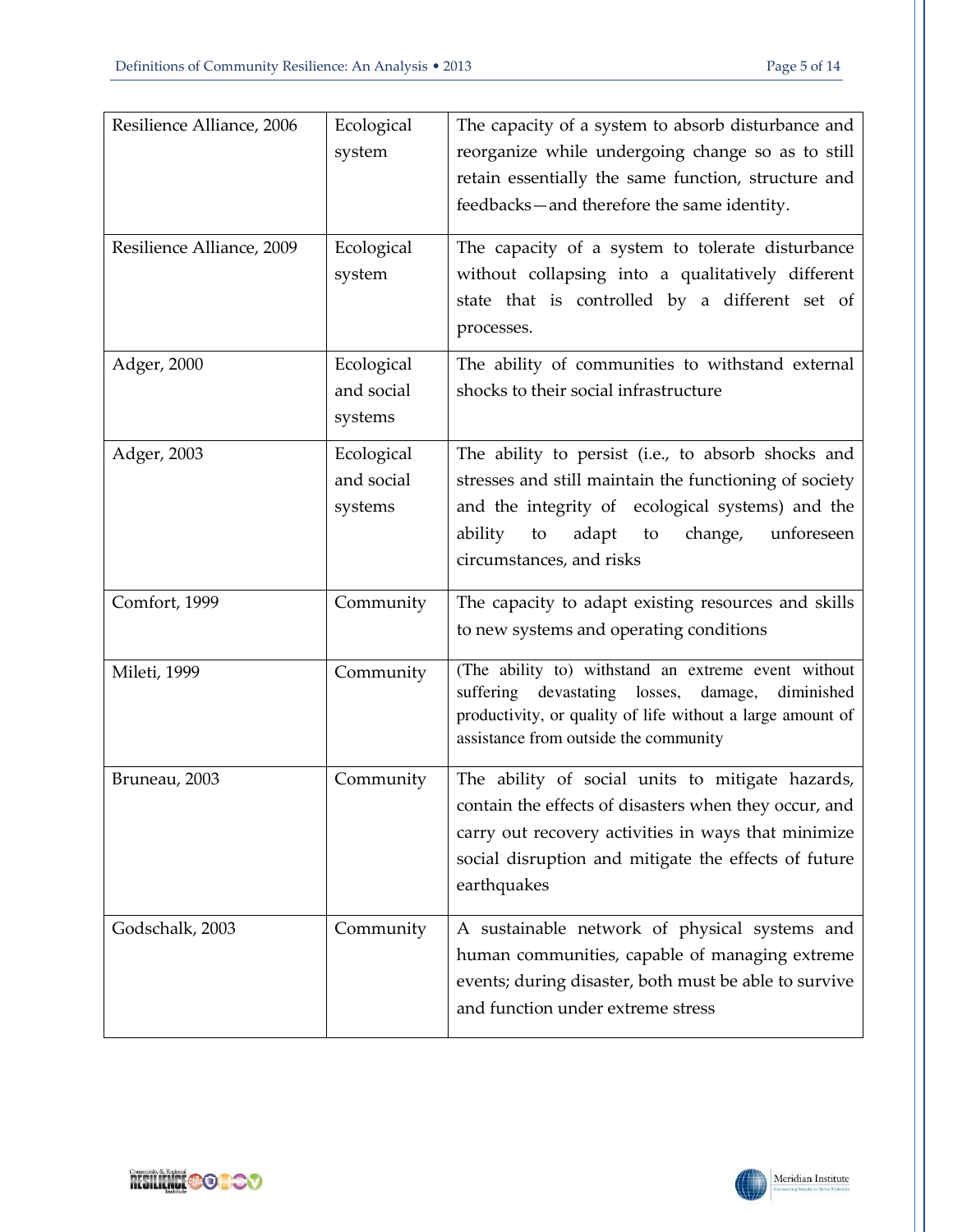| Timmerman, 1981                                | Community                         | A system's capacity to absorb and recover from the<br>occurrence of a hazardous event; reflective of a<br>society's ability to cope and to continue to cope in<br>the future                                                                                                                      |
|------------------------------------------------|-----------------------------------|---------------------------------------------------------------------------------------------------------------------------------------------------------------------------------------------------------------------------------------------------------------------------------------------------|
| Wildavsky, 1991                                | Community                         | The capacity to cope with unanticipated dangers<br>after they have become manifest, learning to bounce<br>back                                                                                                                                                                                    |
| <b>Brown</b> , 1996                            | Community                         | The ability to recover from or adjust easily to<br>misfortune or sustained life stress                                                                                                                                                                                                            |
| Sonn, 1998                                     | Community                         | The process through which mediating structures<br>(schools, peer groups, family) and activity settings<br>moderate the impact of oppressive systems                                                                                                                                               |
| Paton, 2001                                    | Community                         | The capability to bounce back and to use physical<br>and economic resources effectively to aid recovery<br>following exposure to hazards                                                                                                                                                          |
| Community<br>Center<br>for<br>Enterprise, 2000 | Community                         | Intentional action to enhance the personal and<br>collective capacity of its citizens and institutions to<br>respond to, and influence the course of social and<br>economic change                                                                                                                |
| Chenoweth, 2001                                | Community                         | The ability to respond to crises in ways that<br>strengthen community bonds, resources, and the<br>community's capacity to cope                                                                                                                                                                   |
| Ganor, 2003                                    | Community                         | The ability of individuals and communities to deal<br>with a state of continuous long term stress; the<br>ability to find unknown inner strengths and<br>resources in order to cope effectively; the measure<br>of adaptation and flexibility                                                     |
| Kofinas, 2003                                  | Community<br>social<br>resilience | Two types of social resilience: (1) a social system's<br>capacity to facilitate human efforts to deduce the<br>trends of change, reduce vulnerabilities, and<br>facilitate adaptation; and (2) the capacity of a<br>[social-ecological system] to sustain preferred<br>modes of economic activity |



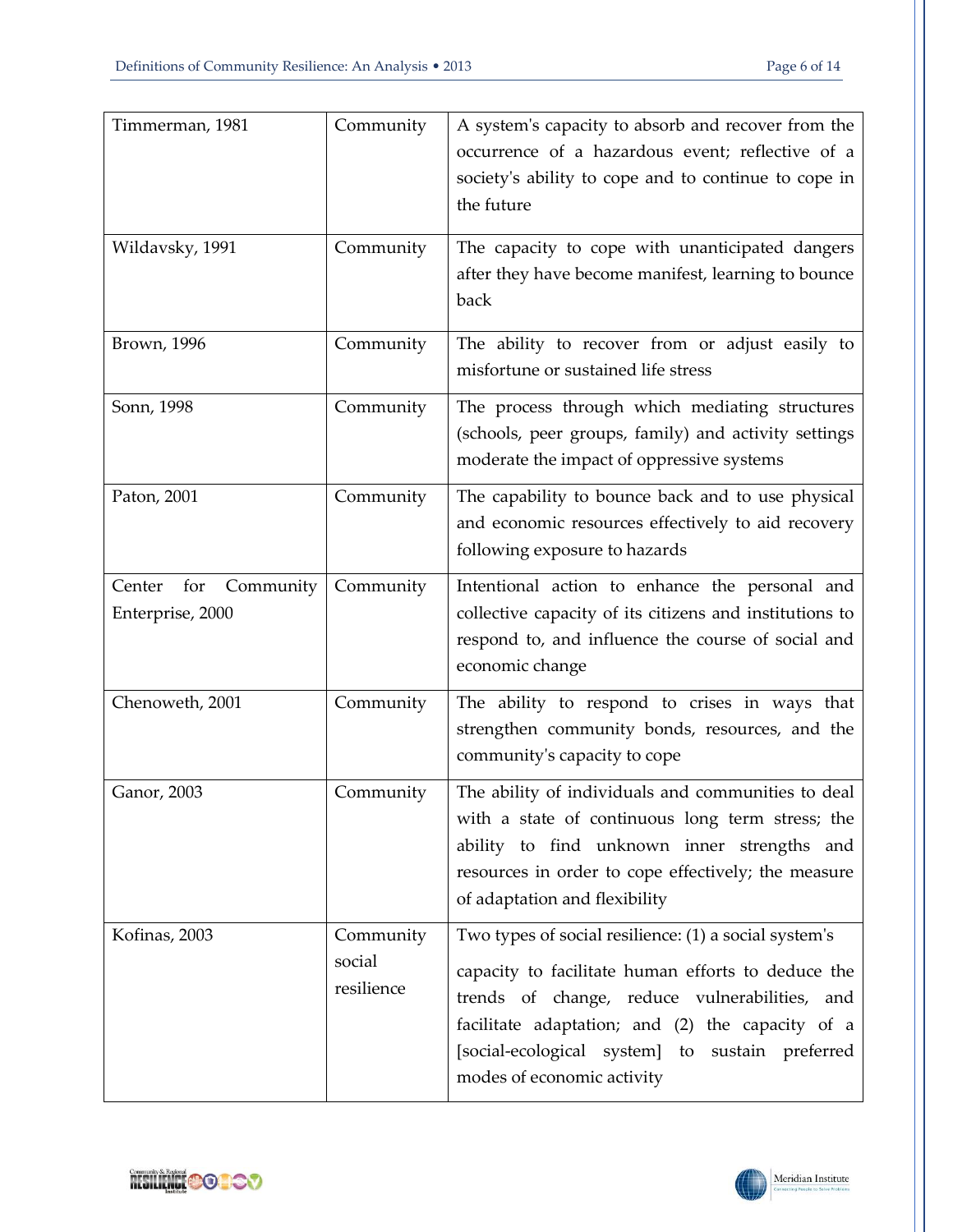| Quinlan, 2003     | Community | Resilience consists of (1) the amount of change a<br>system can undergo and still retain essentially the<br>same structure, function, identity, and feedbacks on<br>function and structure, (2) the degree to which a<br>system is capable of self-organization (and re-<br>organize after disturbance), and (3) the degree to<br>which a system expresses capacity for learning and<br>adaptation |
|-------------------|-----------|----------------------------------------------------------------------------------------------------------------------------------------------------------------------------------------------------------------------------------------------------------------------------------------------------------------------------------------------------------------------------------------------------|
| Ahmed, 2004       | Community | The development of material, physical, socio-<br>political, socio-cultural, and psychological resources<br>that promote safety of residents and buffer<br>adversity                                                                                                                                                                                                                                |
| Kimhi, 2004       | Community | Individuals' sense of the ability of their own<br>community to deal successfully with the ongoing<br>political violence                                                                                                                                                                                                                                                                            |
| Coles, 2004       | Community | A community's capacities, skills, and knowledge<br>that allow it to participate fully in recovery from<br>disasters                                                                                                                                                                                                                                                                                |
| Allenby, 2005     | Community | The capability of a system to maintain its function<br>and structure in the face of internal and external<br>change and to degrade gracefully when it must                                                                                                                                                                                                                                         |
| Gunderson, 2005   | Community | The return or recovery time of a social-ecological<br>system, determined by (1) that system's capacity for<br>renewal in a dynamic environment and (2) people's<br>ability to learn and<br>change (which, in turn, is<br>partially determined by the institutional context for<br>knowledge sharing, learning, and management, and<br>partially by the social capital among people)                |
| Pfefferbaum, 2005 | Community | ability of community members to<br>The<br>take<br>meaningful, deliberate, collective action to remedy<br>the impact of a problem, including the ability to<br>interpret the environment, intervene, and move on                                                                                                                                                                                    |



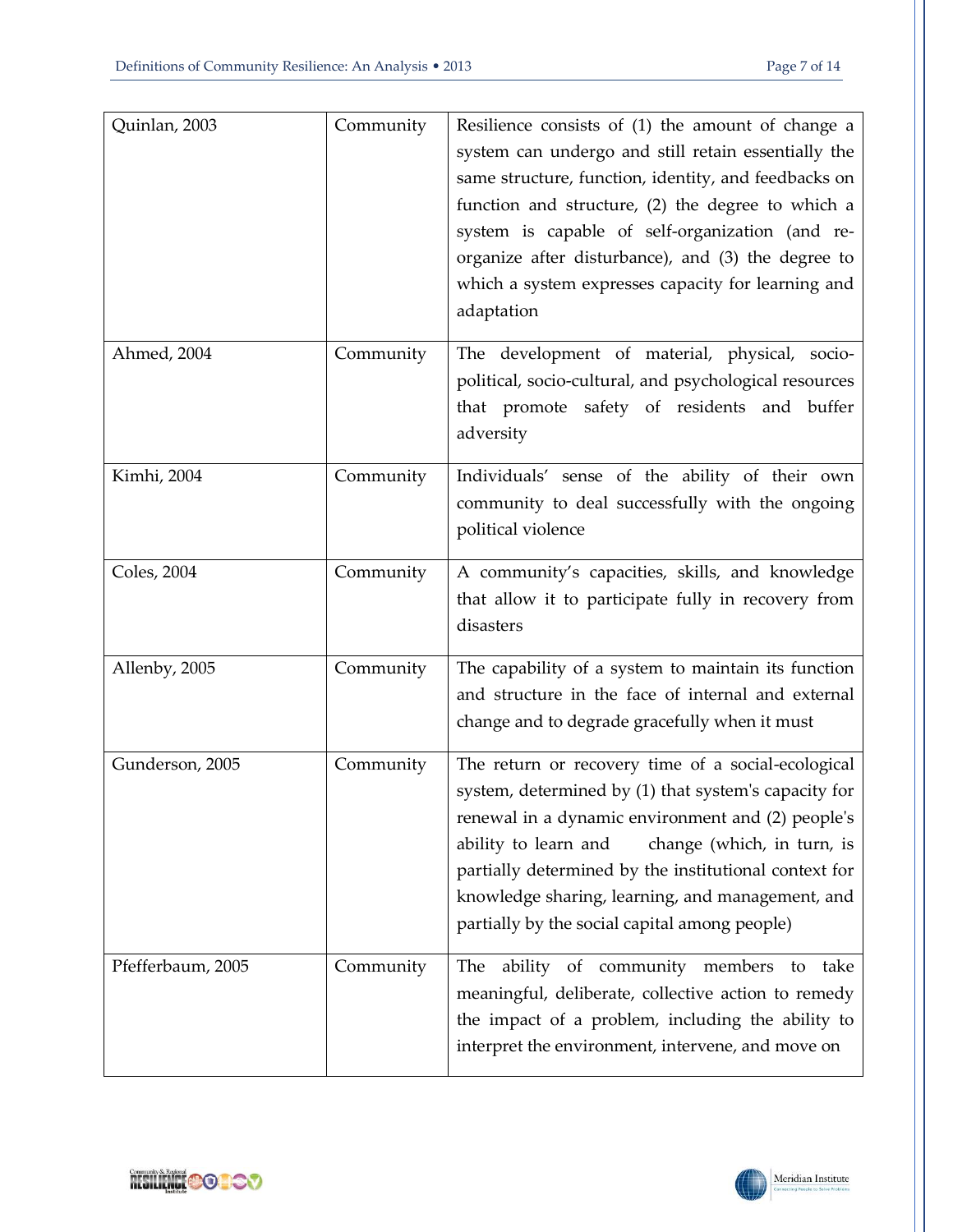| Reduction, 2005<br>Society<br>acceptable level of functioning and structure<br><b>UN/ISDR, 2005</b><br>Community<br>The capacity of a system, community or society | Subcommittee on Disaster | Community | The capacity of a system, community, or society                                                          |
|--------------------------------------------------------------------------------------------------------------------------------------------------------------------|--------------------------|-----------|----------------------------------------------------------------------------------------------------------|
|                                                                                                                                                                    |                          |           | potentially exposed to hazards to adapt, by resisting                                                    |
|                                                                                                                                                                    |                          |           | or changing, in order to reach and maintain an                                                           |
|                                                                                                                                                                    |                          |           |                                                                                                          |
|                                                                                                                                                                    |                          |           |                                                                                                          |
|                                                                                                                                                                    |                          |           |                                                                                                          |
|                                                                                                                                                                    |                          |           | potentially exposed to hazards to adapt, by resisting                                                    |
| acceptable level of functioning and structure                                                                                                                      |                          |           | or changing in order to reach and maintain an                                                            |
|                                                                                                                                                                    |                          |           |                                                                                                          |
| Perrings, 2006<br>Community                                                                                                                                        |                          |           | The ability of the system to withstand either market                                                     |
|                                                                                                                                                                    |                          |           | or environmental shocks without losing the capacity                                                      |
| to allocate resources efficiently                                                                                                                                  |                          |           |                                                                                                          |
| Liu, 2007<br>Community                                                                                                                                             |                          |           | The capability to retain similar structures and                                                          |
|                                                                                                                                                                    |                          |           | functioning after disturbances for continuous                                                            |
| development                                                                                                                                                        |                          |           |                                                                                                          |
|                                                                                                                                                                    |                          |           |                                                                                                          |
| Norris, 2008<br>Community                                                                                                                                          |                          |           | A process linking a set of adaptive capacities to a<br>positive trajectory of functioning and adaptation |
| Individual<br>after a disturbance                                                                                                                                  |                          |           |                                                                                                          |
|                                                                                                                                                                    |                          |           |                                                                                                          |
| Economic<br>Rose, 2007                                                                                                                                             |                          |           | (Dynamic) Resilience: the speed at which an entity                                                       |
|                                                                                                                                                                    |                          |           | or system recovers from a severe shock to achieve a                                                      |
| desired state                                                                                                                                                      |                          |           |                                                                                                          |
|                                                                                                                                                                    |                          |           | Static economic resilience: the ability of an entity or                                                  |
| system to maintain function (e.g.,                                                                                                                                 |                          |           | continue                                                                                                 |
| producing) when shocked                                                                                                                                            |                          |           |                                                                                                          |
|                                                                                                                                                                    |                          |           | Inherent resilience: the ability to deal with crises                                                     |
|                                                                                                                                                                    |                          |           | Adaptive resilience: the ability (of an entity or                                                        |
|                                                                                                                                                                    |                          |           | system) in crisis situations to maintain function on                                                     |
| the basis of ingenuity or extra effort                                                                                                                             |                          |           |                                                                                                          |
|                                                                                                                                                                    |                          |           |                                                                                                          |
| Individual<br>The process of, capacity for, or outcome<br>Masten, 1990                                                                                             |                          |           | of                                                                                                       |
| successful<br>adaptation despite<br>challenging                                                                                                                    |                          |           | or                                                                                                       |
| threatening circumstances Individual                                                                                                                               |                          |           |                                                                                                          |

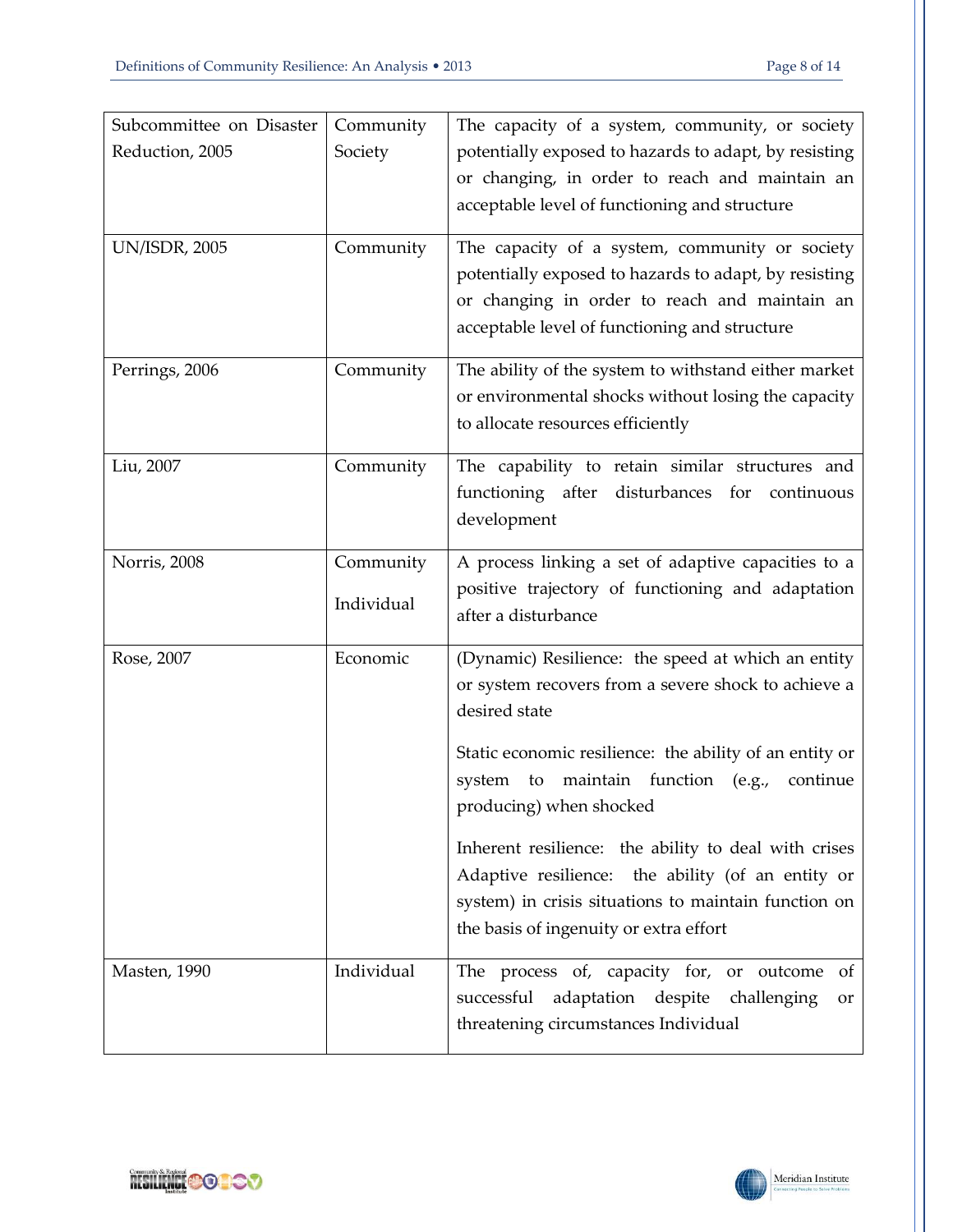| Egeland, 1993 | Individual | The capacity for successful adaptation, positive  |
|---------------|------------|---------------------------------------------------|
|               |            | functioning, or competencedespite high-risk       |
|               |            | status, chronic stress, or following prolonged or |
|               |            | severe trauma                                     |
|               |            |                                                   |
| Butler, 2007  | Individual | Good adaptation under extenuating circumstances;  |
|               |            | a recovery trajectory that returns to baseline    |
|               |            | functioning following a challenge                 |
|               |            |                                                   |

Another way to classify the definitions is by "Adaptation vs Resistance." Most of the definitions reflect the idea of adaptation to cope with adversity. The community adapts to adversity by changing how it functions, or by using resources in innovative ways. A converse view is that the community resists adversity (or expends resources) to avoid change, and its resilience is reflected by how much adversity it can withstand without collapsing or dramatically changing (e.g., Anderies and Ott).

A third way to classify the definitions is in terms of "Trajectory." Many of the ecologicallyderived definitions (Resilience Alliance) are focused on whether or not the community changes in the face of adversity, and do not try to evaluate whether the change is an improvement or not. Pushed to the extreme, these definitions cluster around the black-and-white idea that if a community survives adversity it is resilient, if it does not it is not. On the other hand, most of the other definitions consider the trajectory of the community's response to adversity (e.g., Waller), i.e., *resilience* implies regaining functionality after a crisis.

The definitions can also be classified in terms of "Predictability." Some of the definitions lend themselves to comparisons among communities (e.g., Bruneau). In effect, this type of definition often can be used to predict how well a community will be able to regain functionality compared to others. Other definitions are not very useful for making predictions, either because they imply that *resilience* can only be perceived after the fact (Butler), or because of the subjective nature of the definition (Kimhi).

Finally, the definitions can also be compared in terms of what they imply about the temporal nature of *resilience*. Some of the definitions view *resilience* as an emergent property that appears only in the wake of a crisis (Butler). Others, primarily those that view *resilience* as a process of responding to adversity, also ascribe an after-the-crisis characteristic to it. These are in contrast to definitions that view *resilience* as an inherent and dynamic attribute of the community, that depends on the community's trajectory but can be independently enhanced through good

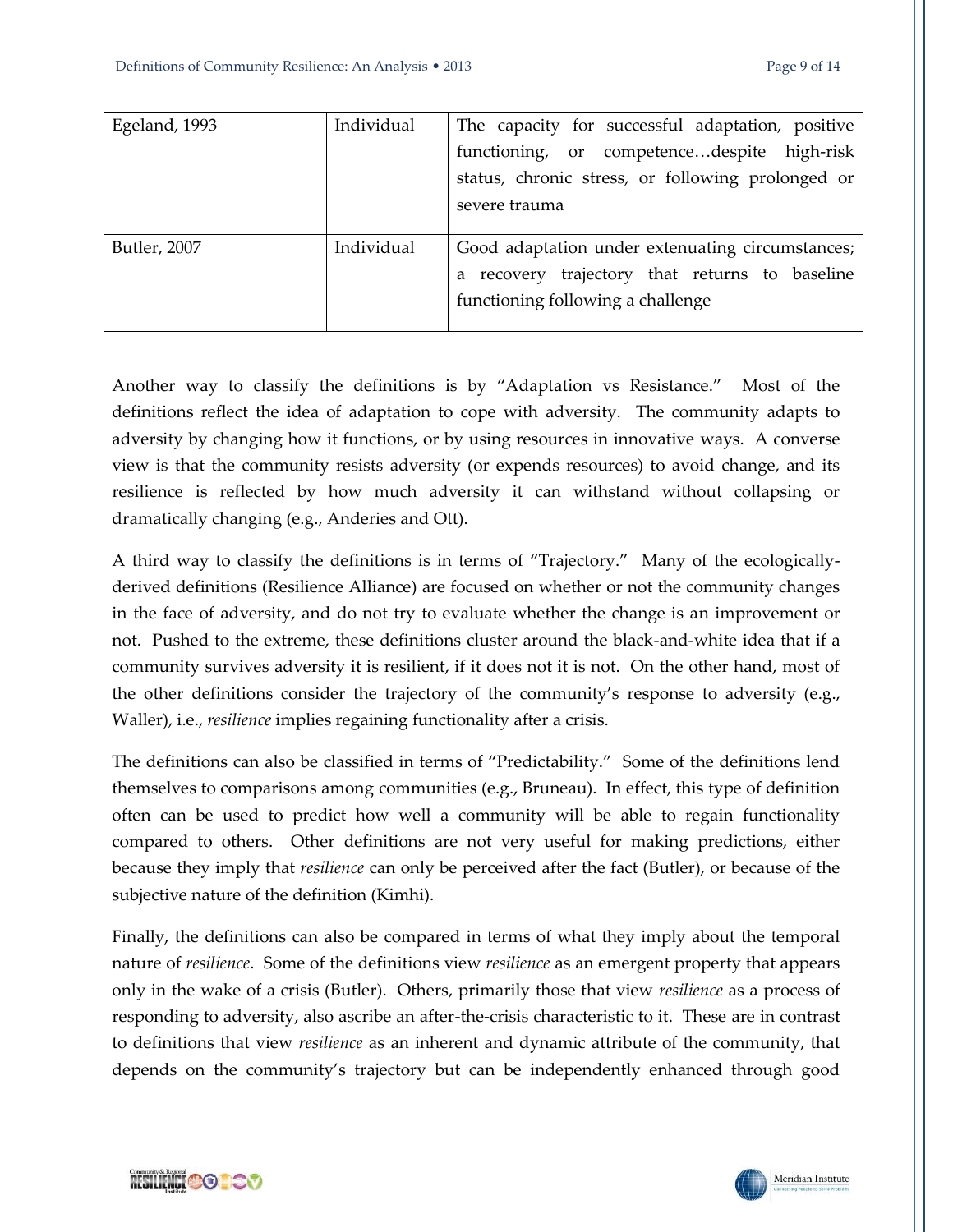organization and planning (Rose, Centre for Community Enterprise). As described below, CARRI's definition is in the latter group.

#### **USEFULNESS OF DEFINITIONS**

It is difficult to select one from this plethora of definitions as "the best." Each has value and has led to positive contributions within its domain. Thus, the definition one chooses should reflect the way in which it will be used. The Community and Regional Resilience Institute (CARRI) is focused on enhancing the resilience of communities. CARRI's experience in its partner communities (Charleston, SC; Gulfport, MS; and Memphis, TN) and its extensive research lead to the conclusion that a definition useful for improving the ability of a community to regain functionality after a disaster ought to embody the following core concepts:

- *Resilience* is an inherent and dynamic attribute of the community. This means that it exists throughout the life of the community. Potentially it can either be determined absolutely, or at least changes in a community's resilience can be detected.
- Adaptability is at the core of this attribute. Adaptation can occur either in response to or in anticipation of a crisis.
- Any adaptation must improve the community, i.e., must result in a positive outcome (positive trajectory) for the community relative to its state after experiencing adversity. This can best be detected by considering the level of functionality of the community after a crisis.
- *Resilience* should be defined in a manner that enables useful predictions to be made about a community's ability to recover from adversity. This will enable communities to assess their resilience and take action to improve it if necessary.

Based on this, CARRI has developed the following definition for its use:

*Community resilience is the capability to anticipate risk, limit impact, and bounce back rapidly through survival, adaptability, evolution, and growth in the face of turbulent change.* 

This definition contains the core concepts identified above: resilience as an attribute, with adaptability at its core. It indicates the desired trajectory, and can enable communities to determine how resilient they are and to take actions to improve their resilience.



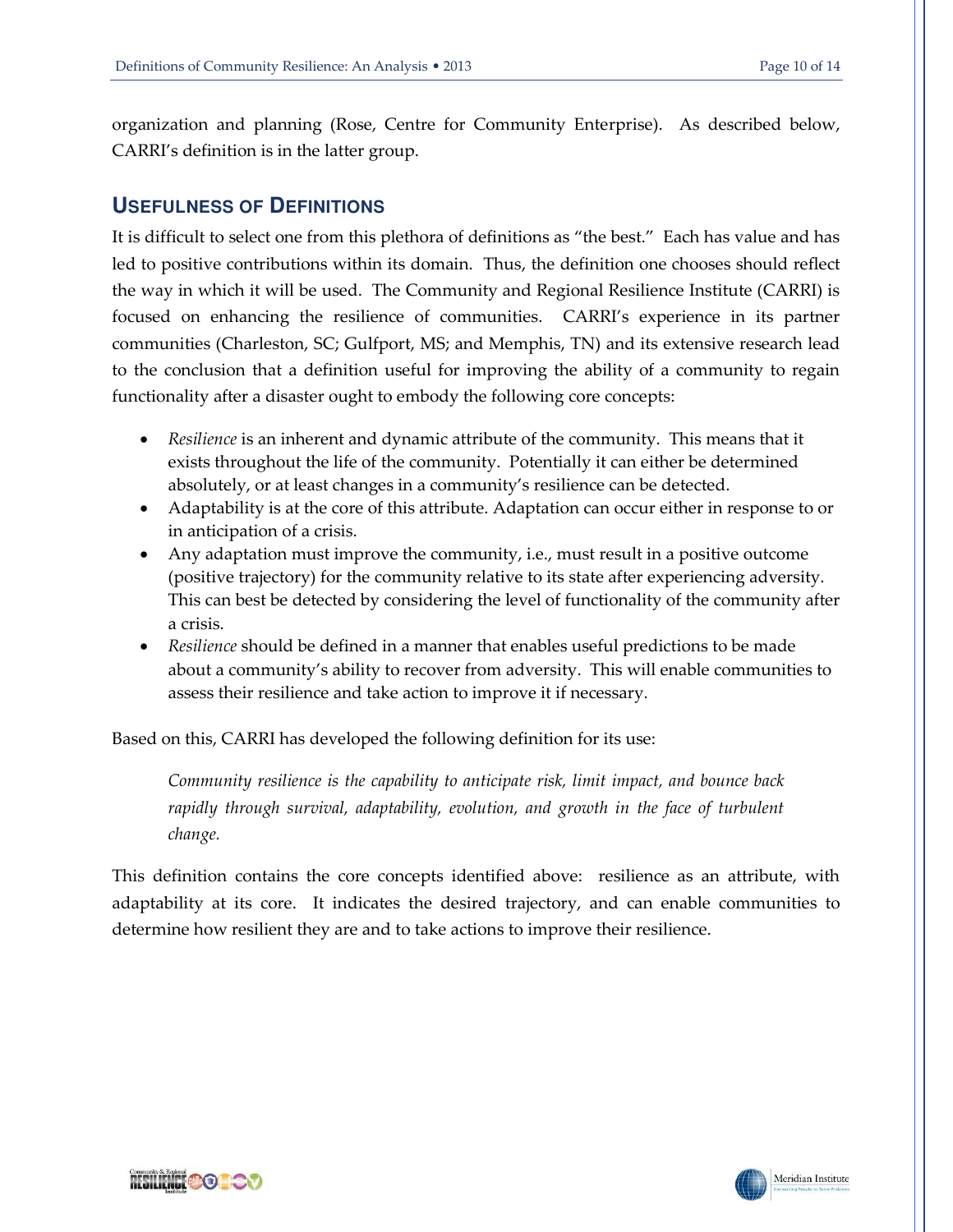### **REFERENCES**

For more in-depth analysis of definitions of resilience, the papers of Norris and Rose cited below, and the papers by Cutter, Gunderson, Morrow and Moser on the CARRI website [\(http://www.resilientus.org/publications/reports.html\)](http://www.resilientus.org/publications/reports.html) are recommended.

Abel, N., and A. Langston (2001). Evolution of a social-ecological System: Adaptation and resilience in the New South Wales Rangelands 1850 to 2020. Manuscript available at [url]: [http://www.cse.csiro.au/research/nswrangelands/pubs/popular\\_articles/Draft\\_Paper.pdf.](http://www.cse.csiro.au/research/nswrangelands/pubs/popular_articles/Draft_Paper.pdf)

Adger, W. (2000). Social and ecological resilience: Are they related? **Progress in Human Geography, 24,** 347–364.

Adger, W. N. (2003). Social capital, collective action and adaptation to climate change. **Economic Geography, 79**, 387–404.

Adger, W. N., T. Hughes, C. Folke, S. R. Carpenter, and J. Rockström (2005). Social-ecological resilience to coastal disasters. **Science, 309,**1036–1039.

Ahmed, R., Seedat, M., van Niekerk, A., & Bulbulia, S. (2004). Discerning community resilience in disadvantaged communities in the context of violence and injury prevention. **South African Journal of Psychology, 34,** 386–408.

Allenby, B., and J. Fink. (2005). Toward inherently secure and resilient societies. **Science, 309,**  1034–1036.

Anderies, J. M., M. A. Janssen, and E. Ostrom (2004). A framework to analyze the robustness of social-ecological systems from an institutional perspective. **Ecology and Society, 9,** 18; online at http://www.ecologandsociety.org/vol9/iss1/art18.

Bodin, P., & Wiman, B. (2004). Resilience and other stability concepts in ecology: Notes on their origin, validity, and usefulness. **ESS Bulletin, 2,** 33–43.

Brock, W. A., K.-G. Mäler, and C. Perrings (2002). Resilience and sustainability: The economic analysis of nonlinear systems. In **Panarchy: Understanding Transformations in Systems of** 

**Humans and Nature,** Gunderson, L. H. and C. S. Holling, eds. Island Press, Washington, D.C., pp. 261–289.

Brown, D., & Kulig, J. (1996/97). The concept of resiliency: Theoretical lessons from community research. **Health and Canadian Society, 4,** 29–52.



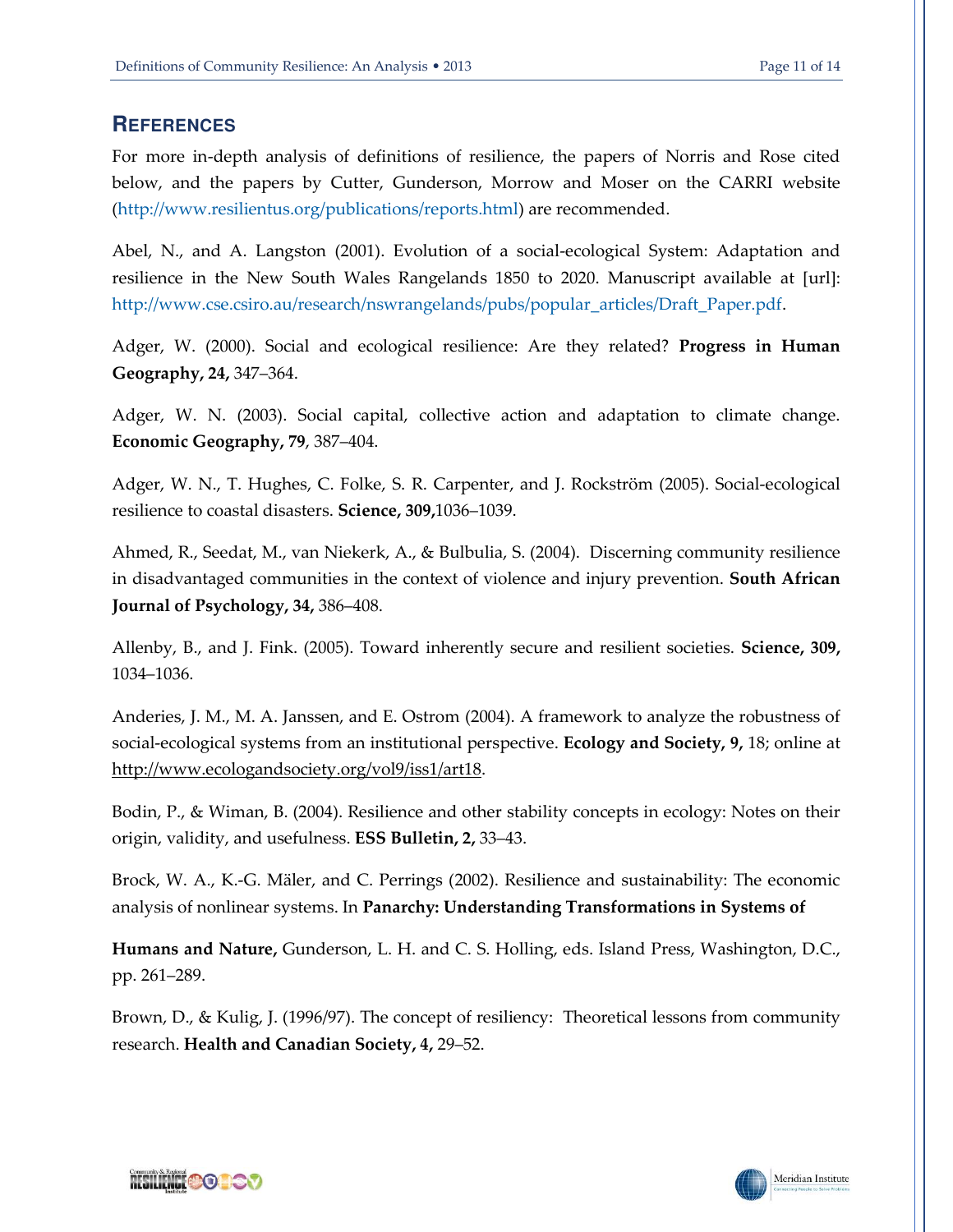Bruneau, M., Chang, S., Eguchi, R., Lee, G., O'Rourke, T., Reinhorn,A., et al. (2003). A framework to quantitatively assess and enhance the seismic resilience of communities. **Earthquake Spectra, 19,** 733–752.

Butler L., Morland L., & Leskin, G. (2007). Psychological résilience in the face of terrorism. In B. Bongar, L. Brown, L. Beutler, J. Breckenridge, & P. Zimbardo (Eds.), **Psychology of terrorism.**  Oxford University Press, NY, 400-17.

Center for Community Enterprise (2000). [http://www.cedworks.com/files/pdf/free/MW100410.pdf.](http://www.cedworks.com/files/pdf/free/MW100410.pdf)

Chenoweth, L., and D. Stehlik. 2001. Building resilient communities: Social work practice and rural Queensland. **Australian Social Work, 54** (2):47–54.

Coles, E., & Buckle, P. (2004). Developing community resilience as a foundation for effective disaster recovery. **Australian Journal of Emergency Management, 19**, 6–15.

Comfort, L. (1999). **Shared Risk: Complex Systems in Seismic Response.** Pergamon, New York.

Egeland, B., Carlson, E., & Sroufe, L. (1993). Resilience as process. **Development and Psychopathology, 5,** 517–528.

Ganor, M., & Ben-Lavy, Y. (2003). Community resilience: Lessons derived from Gilo under fire. **Journal of Jewish Communal Service, Winter/Spring,** 105–108.

Godschalk, D. (2003). Urban hazard mitigation: Creating resilient cities. **Natural Hazards Review, 4,** 136–143.

Gordon, J. (1978). **Structures**. Penguin Books, Harmondsworth, UK.

Gunderson, L. H., and C. Folke (2005). Resilience—Now More than Ever (editorial). **Ecology and Society, 10** (2), at http://www.ecologyandsociety.org/vol10/iss2/art22/.

Holling, C. (1973). Resilience and stability of ecological systems. **Annual Review of Ecology and Systematics, 4,** 1–23.

Holling, C.S., D.W. Schindler, B.W. Walker and J. Roughgarden (1995). Biodiversity in the functioning of ecosystems: an ecological synthesis. In C. Perrings, K.G. Maler, C. Folke, C.S. Holling and B.O. Jansson (eds), **Biodiversity loss: economic and ecological issues.** Cambridge University Press, Cambridge, 44-83.



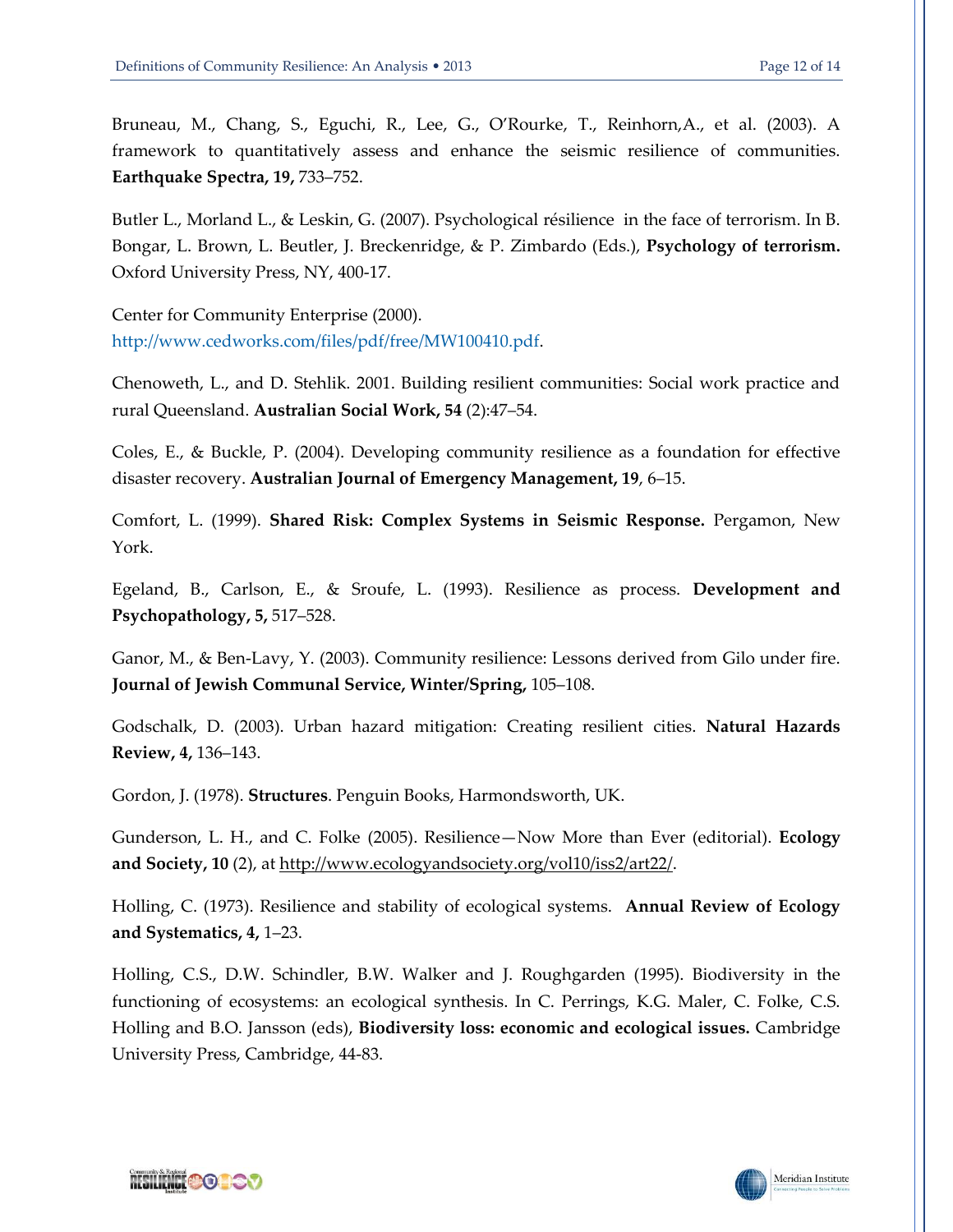Kimhi, S., & Shamai, M. (2004). Community resilience and the impact of stress: Adult response to Israel's withdrawal from Lebanon. **Journal of Community Psychology, 32,** 439–451.

Klein, R., Nicholls, R., & Thomalla, F. (2003). Resilience to natural hazards: How useful is this concept? **Environmental Hazards, 5,** 35–45.

Kofinas, G. (2003). Resilience of human-rangifer systems: Frames off resilience help to inform studies of human dimensions of change and regional sustainability. **IHDP Update 2,** 6–7.

Longstaff, P. (2005). **Security, resilience, and communication in unpredictable environments such as terrorism, natural disasters, and complex technology.** Author, Syracuse, New York.

Liu, J., T. Dietz, S. R. Carpenter, M. Alberti, C. Folke, E. Moran, A. N. Pell, P. Deadman, T. Kratz, J. Lubchenco, E. Ostrom, Z. Ouyang, W. Provencher, C. L. Redman, S. H. Schneider, and

W. Taylor (2007). Complexity of Coupled Human and Natural Systems. **Science, 317,** 1513– 1516.

Masten, A., Best, K., & Garmezy, N. (1990). Resilience and development: Contributions from the study of children who overcome adversity. **Development and Psychopathology, 2,** 425–444.

Mileti, D. (1999). **Disasters by Design: A Reassessment of Natural Hazards in the United States**. Joseph Henry Press, Washington, DC.

Norris, F. H., Stevens, S. P., Pfefferbaum, B., Wyche, K. F., Pfefferbaum, R. L. (2008). Community Resilience as a Metaphor, Theory, Set of Capacities, and Strategy for Disaster Readiness. **American Journal of Community Psychology, 141,** 127-50.

Ott, K., and R. Döring. 2004. **Theorie und Praxis starker Nachhaltigkeit.** Metropolis (Theory and Practice of Strong Sustainability), Marburg, Germany.

Paton, D., & Johnston, D. (2001). Disasters and communities: Vulnerability, resilience, and preparedness. **Disaster Prevention and Management, 10,** 270–277.

Perrings, C. A. (2006). Resilience and sustainable development. **Environment and Development Economics 11,** 417–427.

Pfefferbaum, B., Reissman, D., Pfefferbaum, R., Klomp, R., & Gurwitch, R. (2005). Building resilience to mass trauma events. In L. Doll, S. Bonzo, J. Mercy, & D. Sleet (Eds.), **Handbook on injury and violence prevention interventions.** Kluwer Academic Publishers, New York.

Quinlan, A. (2003). Resilience and adaptive capacity: Key components of sustainable socialecological systems. **IHDP Update 2,** 4–5.